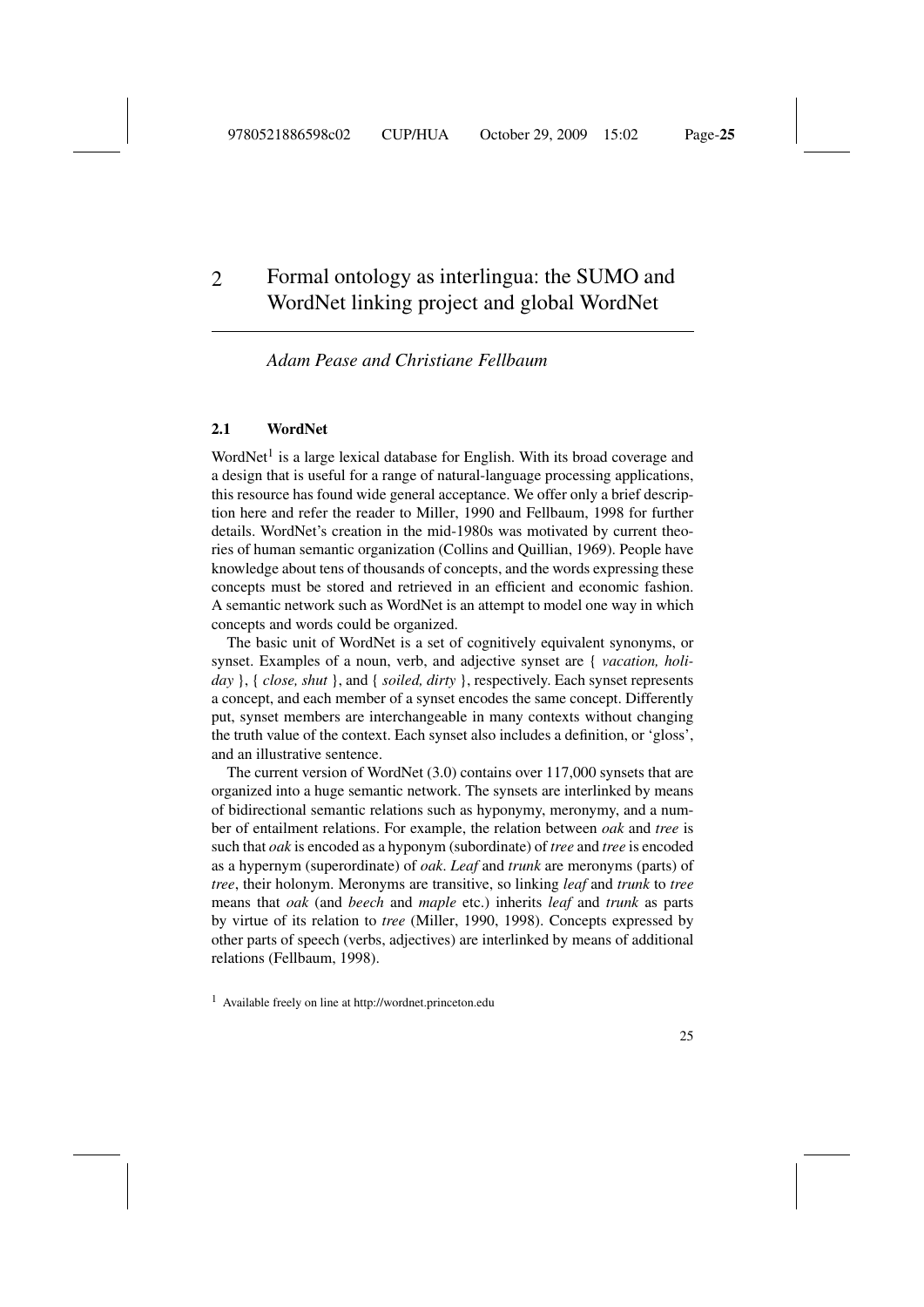#### *2.1.1 Types and instances*

In earlier versions of WordNet, all subordinates (hyponyms) of a given synset were encoded as **kinds-of**, or Types. For example, *mountain peak* is a Type of *topographic\_point* and *town* is a Type of *municipality*. The current version further differentiates hyponyms by means of the Instance relation (Miller and Hristea, 2006). Instances are always Named Entities, and they are the leaves of trees, i.e., they never have any subordinates. For example, *Aconcagua* is not a Type but an Instance of a *mountain peak* and *Princeton* is an Instance of a *town*. While the distinction among Types and Instances is a valuable addition to WordNet, other distinctions are lacking. For example, WordNet designates nouns like *brother* and *architect* as Types of *persons*, in the same way that *dwarf, midget* is a kind of *person.* Yet the relation between *dwarf* and *person* on the one hand, and *architect* and *person* on the other hand is not the same. This can be seen by the fact that somebody can refer to the same person as both a *dwarf* and an *architect*, violating the rule that nouns with the same superordinates cannot refer to the same entity (e.g., *ash* and *oak* are both subordinates of *tree* and thus an *oak* can never be an *ash*). Rather, *architect* is a Role that a person assumes. Roles often refer to professions or functions associated with a person or temporary states (stage-level predicates) (Carlson, 1980) like *patient* and *customer*.

#### *2.1.2 Formal vs linguistic relations*

One could include in WordNet not just its current roughly one dozen semantic links, but all the hundreds of relations that are found in a formally specified logical theory like SUMO, such as **part-of**, **beforeOrEqual**, **authors** etc. Having done that, the question would be how to relate informal linguistic notions with more formal ontological relations.

Some WordNet relations, like **part-of**, would appear to be similar. However, **part-of** relations concern not only classes, but also instances. For instance, the synset { *lock* } part of the synset { *door* }, means that locks can be or often are parts of doors (a modal relation between classes or types), and the synset { *Pillar of Hercules* } part of { *Gibraltar* } means that a particular rock is part of a particular island in this case. In contrast, SUMO's **part** relation is logically specified with axioms that limit it to a relation between instances, and a relation between classes would be specified with a more complex axiom, likely involving SUMO modal relations or normative attributes.

By keeping ontological relations in the formal ontology, and linguistic relations in the lexicon, one can avoid merging two different levels of analysis and yet still capture the information that is needed about both formal concepts and linguistic tokens. A formal ontology such as SUMO also contains formal rules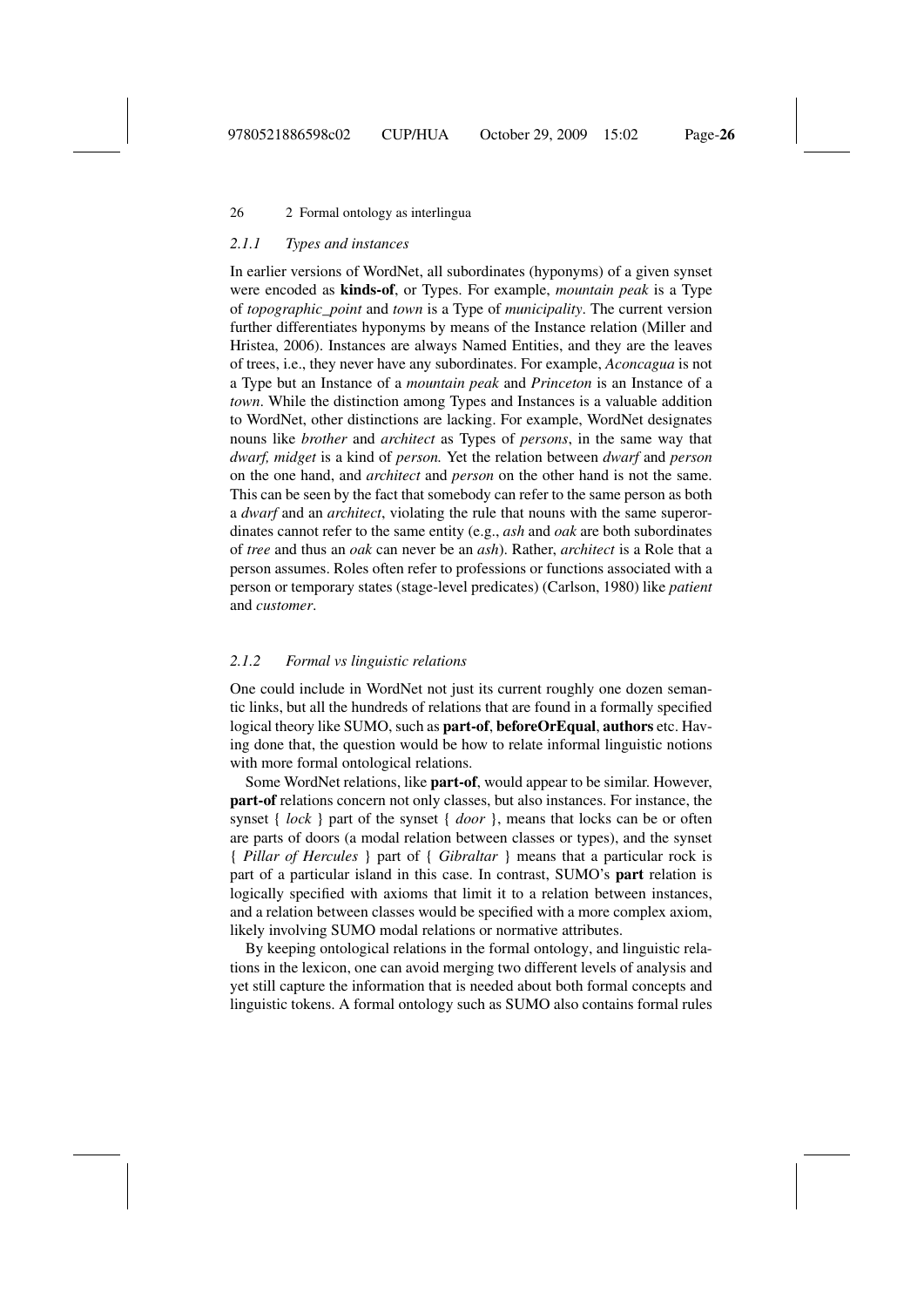that specify complex relations that cannot be captured explicitly as simple links in a graph.

What is needed is an interlingual ontology that accommodates not only English WordNet but all wordnets (Elkateb *et al.*, 2006; Vossen, 1998).

# *2.1.3 Lexical vs conceptual ontologies*

WordNet is often called an ontology, although its creators did not have in mind a philosophical construct. WordNet merely represents an attempt to map the English lexicon into a network by means of a few semantic relations. Many of these relations are implicit in standard lexicographic definitions.

The lexicon can be defined as the mappings of concepts onto words. A structured lexicon like WordNet can reveal whether the mapping is arbitrary or follows certain patterns and principles according to which concepts get labeled with a word. WordNet shows that the lexicon obeys clear patterns of semantic organization (Fellbaum, 1998) (compare Levin's 1993) syntactically based patterning of the verb lexicon).

But there are structural gaps where the geometry of the relations would require a word, yet where the language does not have one. People intuitively distinguish the class of wheeled vehicles (like cars and motorbikes) from vehicles that run on rails (trains, trams), yet English does not have a simple word for these concepts. Fellbaum (1998) argues for the existence of specific gaps on the basis of syntactic evidence that distinguishes verb classes.

A look at the lexicons of other languages quickly reveals crosslinguistic differences in lexicalization patterns; a well-known case is kinship relations (e.g. Kroeber, 1917). Languages do not seem to label concepts arbitrarily. Instead, the labeled concepts (words) follow patterns that are revealed by the fact that words can be related to one another via a few relations like hyponymy (Fellbaum, 1998). Nevertheless, the concept-word mappings of any given language are to some extent accidental; existing words do not fully reflect the inventory of concepts that is available. That inventory can be represented in a non-lexical ontology such as SUMO.

#### *2.1.4 SUMO*

The Suggested Upper Merged Ontology (SUMO)<sup>2</sup> (Niles and Pease, 2001) is a formal ontology stated in a first-order logical language called SUO-KIF (Genesereth, 1991; Pease, 2003). It contains some 1,000 terms and 4,000 axioms

<sup>&</sup>lt;sup>2</sup> Ontologies, tools and mappings to WordNet are available freely on line at www.ontology portal.org.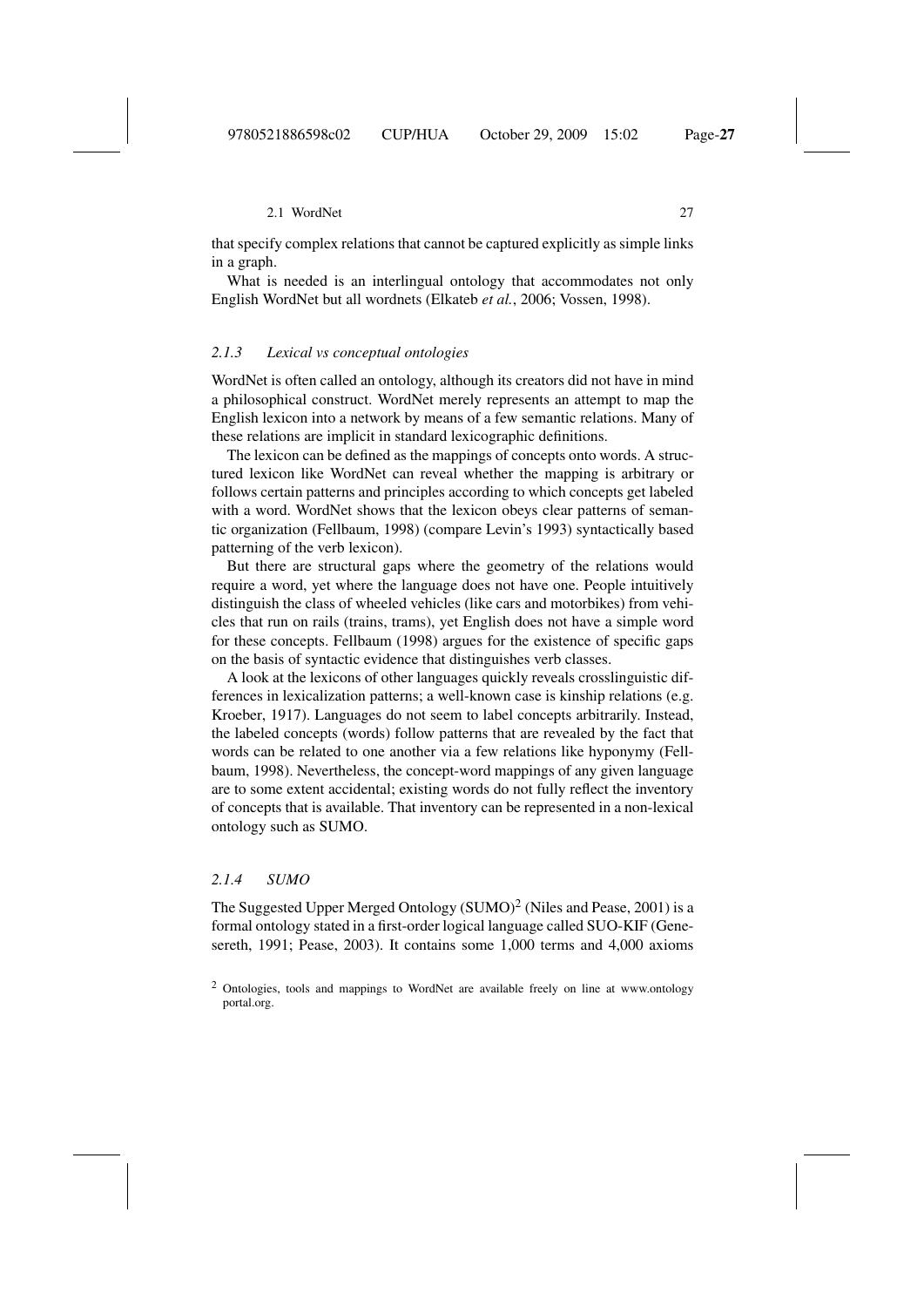(which are any logical formula) using those terms in SUO-KIF statements. The axioms include some 750 rules. SUMO is an upper ontology, covering very general notions in common-sense reality, such as time, spatial relations, physical objects, events and processes. SUMO is capped at roughly 1,000 terms in order to keep it manageable and easily learned. There is no objective test for a concept being considered 'upper level' or 'domain level', so this cutoff is purely arbitrary.

To explain the metrics above we describe a 'term' as a named concept in the ontology, which has an associated definition in logic. An axiom is any statement in logic. A rule is a particular kind of axiom that has two parts: an antecedent and a consequent. If the conditions of the antecedent are true, then the consequent must also be true. 'If an entity is a man, then he is mortal' is an example of a rule, albeit one stated in English, rather than logic.

SUMO has been extended by lower-level ontologies. A Mid-Level Ontology (MILO) has several thousand more terms with associated definitions for concepts that are more specific than the ones in SUMO, and yet are general enough not to be considered part of a topic-specific domain ontology. Domain ontologies cover over a dozen specific areas including world government, finance and economics, and biological viruses. Together with SUMO and MILO they comprise roughly 20,000 terms and 70,000 axioms. Note that in this chapter we will refer broadly to the entire collection of SUMO and its extensions as 'SUMO'.

In addition to the mappings to WordNet and linguistic paraphrases in multiple languages discussed in more detail below, the SUMO family of products includes an open-source ontology development and inference system called Sigma (Pease, 2003). SUMO is also the basis for some current work in language understanding (Pease, 2003; Pease and Fellbaum, 2004).

A formal ontology is distinguished from other ontological efforts in that it contains first-order logical rules which describe each of the terms. For example:

```
( < = >(earlier ?INTERVAL1 ?INTERVAL2)
    (before
        (EndFn ?INTERVAL1)
        (BeginFn ?INTERVAL2)))
```
is part of the description of the relation **earlier**. It states that 'interval 1 precedes interval 2' means that the ending time of interval 1 is before the starting time of interval 2. The axiom is bidirectional, as indicated by  $\leq$  =>', which means that the axiom also says that if the end of interval 1 is before the start of interval 2 then interval 1 is earlier than interval 2. The ontology also has axioms that define the meaning of **before**, **EndFn** etc.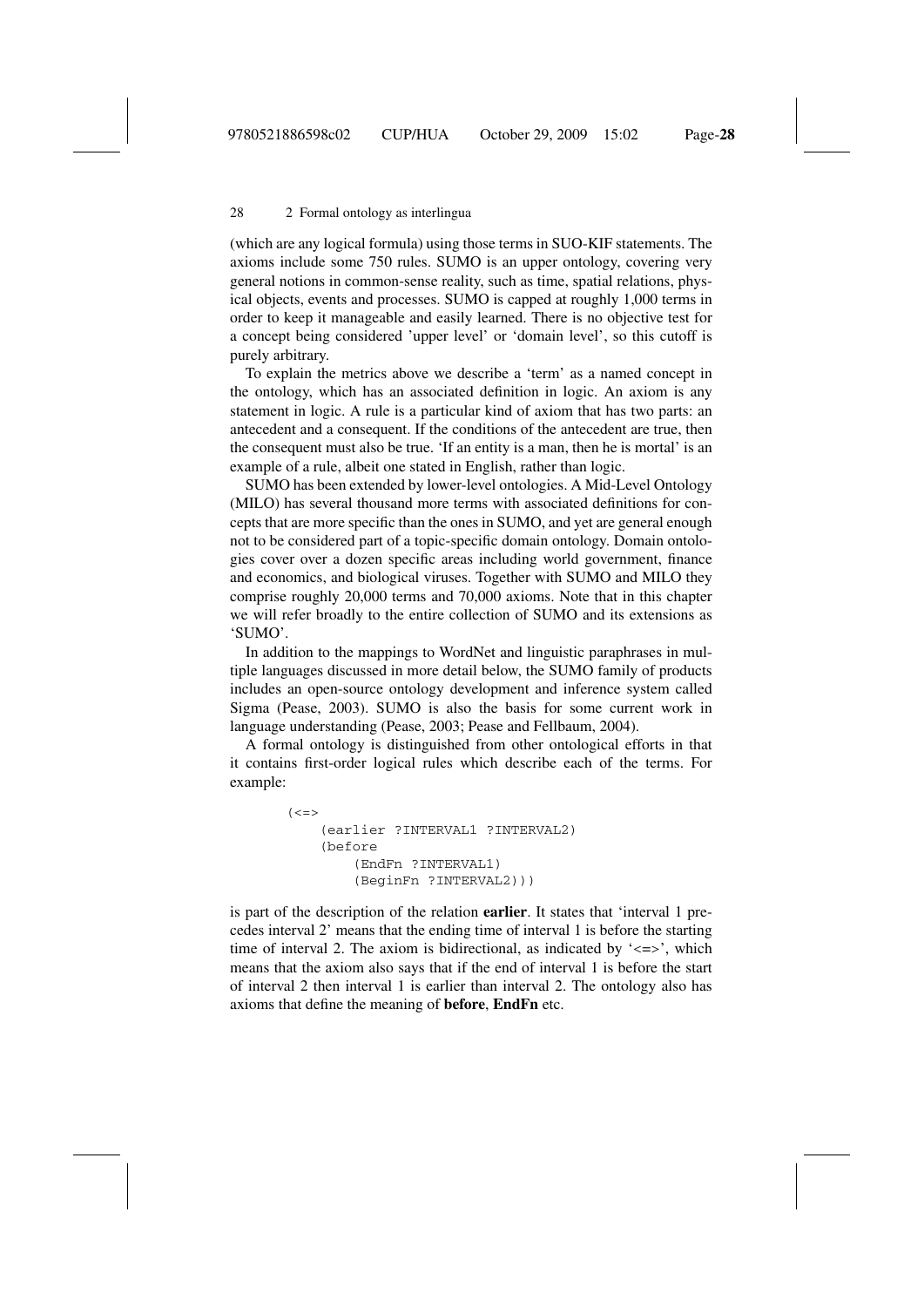Where in a semantic network or a frame-based ontology one would largely have to use natural-language definitions to express the meaning of a word or concept, in a formal ontology it is solely the axioms as mathematical statements that give the terms their meaning. One could replace all the term names with arbitrary unique symbols and they would still have the same meaning. This entails that the meaning of the terms can be tested for consistency automatically with an automated theorem prover, rather than the ontologist having to rely completely on human inspection and judgment.

WordNet includes the word *earlier*, but it does not include formal axioms such as the one shown above that explains precisely to a computer what *earlier* means. Nothing in WordNet would allow a computer to assert that the end of one event is before the start of another if one event is earlier than the other.

Because the names of terms in SUMO are just convenient labels, nothing guarantees that the name of a term is going to parallel conventional usage in English. SUMO does not contain semantic relations among words of the kind found in WordNet, such as synonymy. Having two symbols that are logically equivalent is a redundancy in any mathematical theory. SUMO does contain links between formally axiomatized concepts and various labels, which include lexicalized items in different human languages, as well as locally evocative terms or phrases appropriate in a more restrict application context. For example, there is no need in SUMO to create formal terms **Above** and **HigherThan** with the same axiom:

```
(=>
    (orientation ?OBJ1 ?OBJ2 Above)
    (not
        (connected ?OBJ1 ?OBJ2)))
(=)(orientation ?OBJ1 ?OBJ2 HigherThan)
    (not
        (connected ?OBJ1 ?OBJ2)))
```
They would be logically redundant terms. However, SUMO can and does relate formal terms to linguistic elements appropriate in different contexts, including relating the formal term **Above** to the English WordNet synset containing the words *above*, *higher\_up*, *in\_a\_higher\_place*, *to\_a\_higher\_place*, the Tagalog word *itaas*, the German *oberhalb* etc.

# **2.2 Principles of construction of formal ontologies and lexicons**

Because a lexicon must accurately reflect the inventory and use of words in a given language, lexicographers do not have licence to judge whether a word has a rightful place in the lexicon. A word deemed redundant cannot be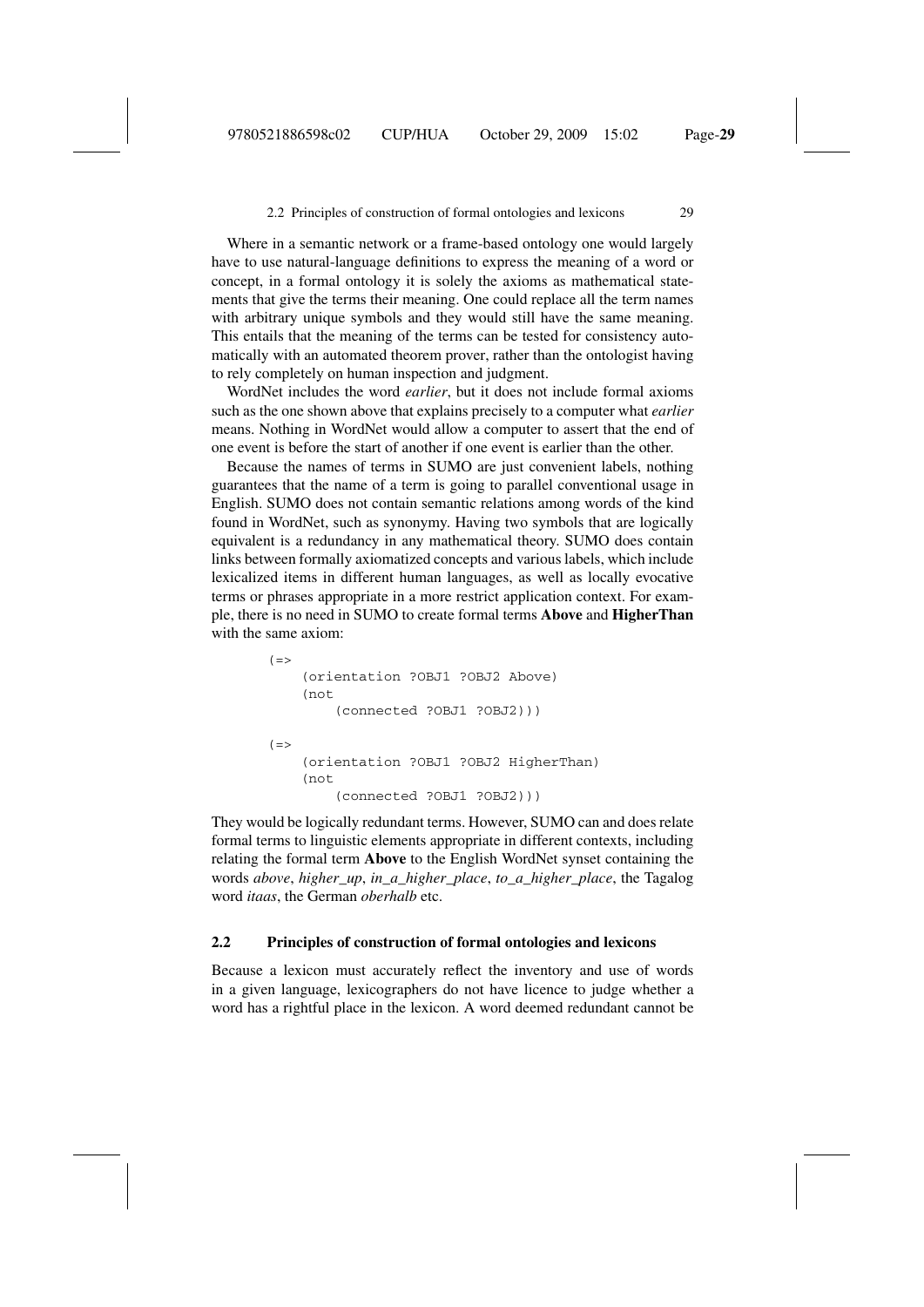eliminated (rather, it might be treated as a synonym). And words cannot be considered to be 'missing' from the lexicon of a particular language, either, as argued by Zaefferer and Schalley, 2003. A structured lexicon like WordNet includes strings to fill 'lexical gaps' justified on structural or syntactic grounds (Fellbaum, 1998).

In contrast to a lexicon, an ontology is an engineered product. There are many ways to name, categorize, and define concepts, especially general notions in the realm of metaphysics (Loux, 2002). The absence of a word in a particular language does not prohibit creation of a term to cover a useful concept in an ontology. Similarly, the presence of a word does not entail inclusion of a term with the same name in an ontology. Every lexicalized concept should be covered by a term, but duplicate lexicalization for the same concept (synonymy) belongs in the lexicon and is not needed in a formal ontology.

In a formal ontology, the meaning of the terms only consists of the formal mathematics used to define those terms. The names of the terms could be replaced by arbitrary unique character strings and their meaning would still be the same. This independence from language gives some confidence in SUMO as a starting point for a true interlingua. While language serves as a starting point for many formalizations, it is only just that. In a lexicon, the meanings of words are determined by their use, while in a formal ontology meaning is determined only by the formal axioms. A word is coined to label a concept. The word, whether written or spoken, forms an index into the meanings. Many taxonomies, frame systems, and other informal ontologies combine the linguistic and the formal aspects, with some properties (most commonly type–instance and class–subclass relations) expressed formally, and more complex information, such as the example axiom for *earlier* given in the section above, left implicit in the name of the term or in natural-language definitions.

There have been attempts to state principles for organizing ontology (Guarino and Welty, 2000b). While there is universal agreement that such principles exist, specific proposals differ. One principle is parsimony, or simplicity, which argues for inclusion of only those terms that are needed to cover the topics or domains of interest. Two terms in an ontology should not have the same formal definitions. There is no proper notion of a synonym in a formal ontology, because the names of concepts are not important.

# **2.3 Mappings**

We have mapped SUMO to WordNet in two phases. The first phase (Niles and Pease, 2003) consisted of mapping just SUMO itself, consisting of approximately 1,000 formally defined terms. Each synset in WordNet 1.6 was examined manually, one at a time, and a particular SUMO term was chosen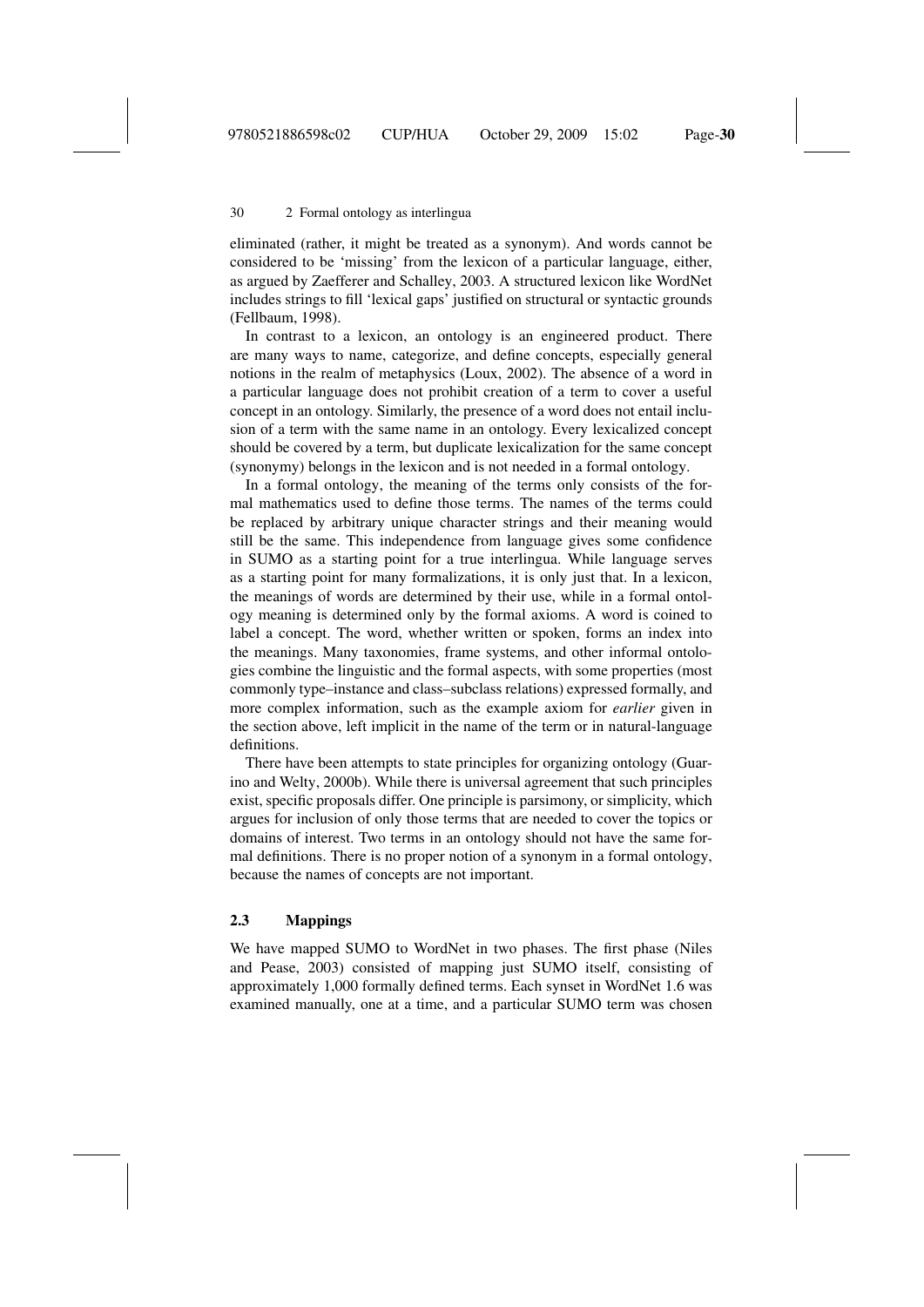as the closest equivalent. Three types of mappings were employed: rough equivalence, subsuming, and instance.

In a second phase, we looked at mapping all the word senses that occurred three or more times in SemCor (Miller *et al.*, 1993), a version of the Brown Corpus which was manually annotated with WordNet synsets. For each synset we also created a new concept in the MILO if one did not already exist in SUMO, and linked the synset to the new, more specific term.

Since a fundamental aspect of WordNet is the grouping of words in synsets, there are many cases in which a WordNet synset has several synonymous words that map to a single SUMO term. For example, the synset { *artificial\_satellite, orbiter, satellite* } *man-made equipment that orbits around the earth or the moon* maps to the formally defined term of ARTIFICIALSATEL-LITE. The mapping is an 'equivalence' mapping since there is nothing that appears to differentiate the linguistic notion from the formal term in this case.

A more common case of mapping is a 'subsuming' mapping. For example, { *elk* } *large northern deer with enormous flattened antlers in the male; called elk in Europe and moose in North America* maps to the SUMO term HOOFEDMAMMAL.

WordNet is considerably larger than SUMO and so many synsets map to the same more general formal term. As an example of an 'instance' link, the synset { *george\_washington, president\_washington, washington* } *first President of the United States; commander-in-chief of the Continental Army during the American Revolution (1732–1799)* is linked to the SUMO term HUMAN. Because WordNet discriminates among different senses of the same linguistic token (polysemy), the synset { *evergreen\_state, wa, washington* } *a state in northwestern United States on the Pacific* is linked via an 'instance' relation to the different term STATEORPROVINCE.

In current work, we are updating the links to point to more specific terms in the domain ontologies, when available. We have also added many links to synsets that are new to WordNet 2.1 (and later, 3.0) from 1.6. We further created three new types of links that are the negations of the original links. However, only the addition of the 'negated subsuming' link appears to be needed at this time. As an example, the synset { *concealing, concealment, hiding* } *the activity of keeping something secret* has a 'negated subsuming' link to DISSEMINATING.

One of our recent tasks was to explore automatic additions of links from SUMO to synsets that are new to WordNet 2.1 (and later, 3.0). Evidence to date is that the hypernym links in WordNet, although very different from SUMO's subclass links at the higher levels of the ontology and lexicon respectively, are far more reliably similar near the leaf levels of each structure.

Consider the synset { *morphogenesis* } *differentiation and growth of the structure of an organism...* This synset entered WordNet in version 1.7 and was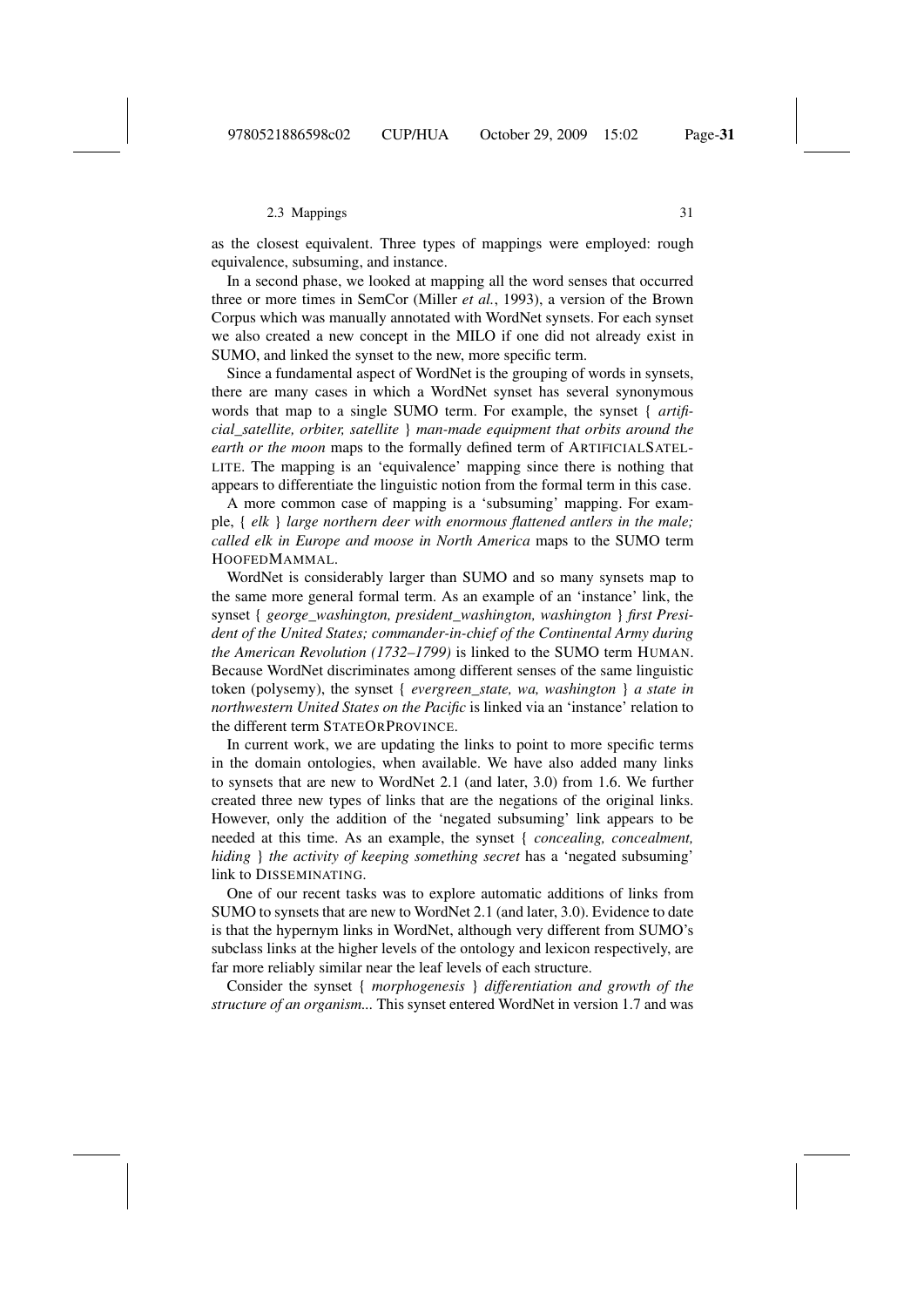not initially mapped to SUMO. It has a hypernym link to { *growth* } *the process of an individual organism growing organically...* That synset has a 'subsuming' link to the SUMO term GROWTH, which is a formally defined subclass of a PROCESS. Adding a subsuming link from GROWTH to { *morphogenesis* } was reasonable in this case and was done automatically. Further experiments will be needed to determine the reliability of this method, but initial results are promising.

A limitation of the current linking approach is that a single mapping from a lexical entity to a formal term does not fully capture the meaning of some lexical items, even if there is the option of linking to or creating a very specific formal term. The verb synset { *continue* } *exist over a prolonged period of time; 'The bad weather continued for two more weeks'* cannot be expressed as a single term, because it can refer to many unrelated types of **Process**(es). It expresses a temporal relation to an earlier point in time, referenced in the context of previous sentences. One would need a more complex relation structure to express the semantics of this lexical item. Note, however, that the existence of such problematic cases does not negate the utility and, we would contend, the necessity of expressing the relations in simpler cases.

We therefore conclude that a full semantic inventory of language is beyond what has currently been attempted here. The authors are aware that a much richer corpus is needed, such as the PhraseBank proposal as described in Pease and Fellbaum, 2004, which would capture a logical semantics for complex template linguistic expressions, rather than individual lexical items. At least some of this need may be addressed by integrating with FrameNet (Fillmore *et al.*, 2003). Because SUMO and WordNet are fully related, and significant parts of WordNet and FrameNet have been related, this may be possible in the future.

### **2.4 Interpreting language**

Relating language and ontology is a necessity if we wish to create a deep semantic interpretation of language as in the Controlled English to Logic Translation (CELT) system (Pease and Murray, 2003). To take an example from Parsons, 1990, let us say we wish to interpret the sentence 'Brutus stabbed Caesar with a knife on Tuesday.' There are many issues with the interpretation, especially the possibility of a Davidsonian (Davidson, 1967a) semantic interpretation as shown in Parsons and as performed in CELT. The logical form below is output from CELT interpreting Parson's example sentence.

```
(exists (?S ?K ?T)
  (and
    (instance ?S Poking)
```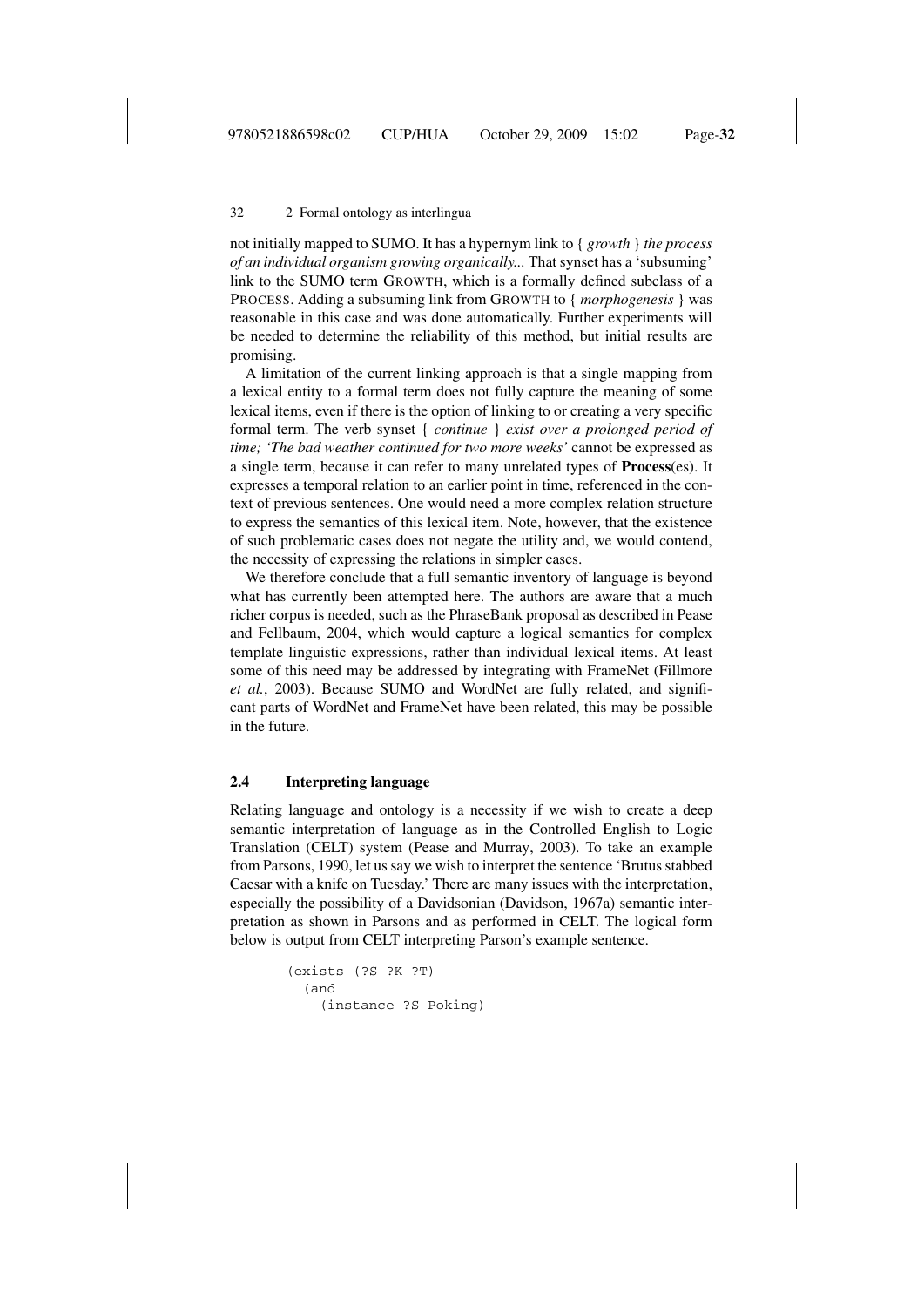2.5 Global WordNet 33

```
(instance ?K Knife)
(instance ?T Tuesday)
(agent ?S Brutus)
(patient ?S Caesar)
(time ?S ?T)
(instrument ?S ?K)))
```
The SUMO-WordNet mappings provide the relation between the English root word *stab* and the formal SUMO term of POKING. Note that this is a 'subsuming' mapping in the current version, since there is no direct SUMO equivalent to *stabbing*. They provide a mapping to KNIFE and axioms that state that a KNIFE has the capability of being used as an INSTRUMENT in a CUTTING event. Note that the SUMO terms being referred to here are not words. They are formal terms with definitions in first-order logic. Note also that the relationship between KNIFE and CUTTING is not just a link, but a logical axiom suitable for use in theorem proving. Specifically,

```
(=(instance ?X Knife)
   (capability Cutting ?X instrument))
```
Contrast the form above with what we would have to generate if there were no formal ontology with a mapping to a lexicon, for example:

```
(exists (?S ?K ?T)
  (and
    (instance ?S stabs)
    (instance ?K knife)
    (instance ?T Tuesday)
    (agent ?S Brutus)
    (object ?S Caesar)
    (on ?S ?T)
    (with ?S ?K)))
```
There would be no logical definition of *stabs* or any of the other predicates or terms to explain the meanings to a machine. A human would have to interpret the meaning of the terms in the logical form, leaving us about where we started in having an English sentence that has to be interpreted by a human, rather than understood by a machine.

#### **2.5 Global WordNet**

As the English WordNet gained wide acceptance in the natural-language processing community, researchers in other countries began to construct wordnets in their languages. Vossen (1998) coordinated the effort to create eight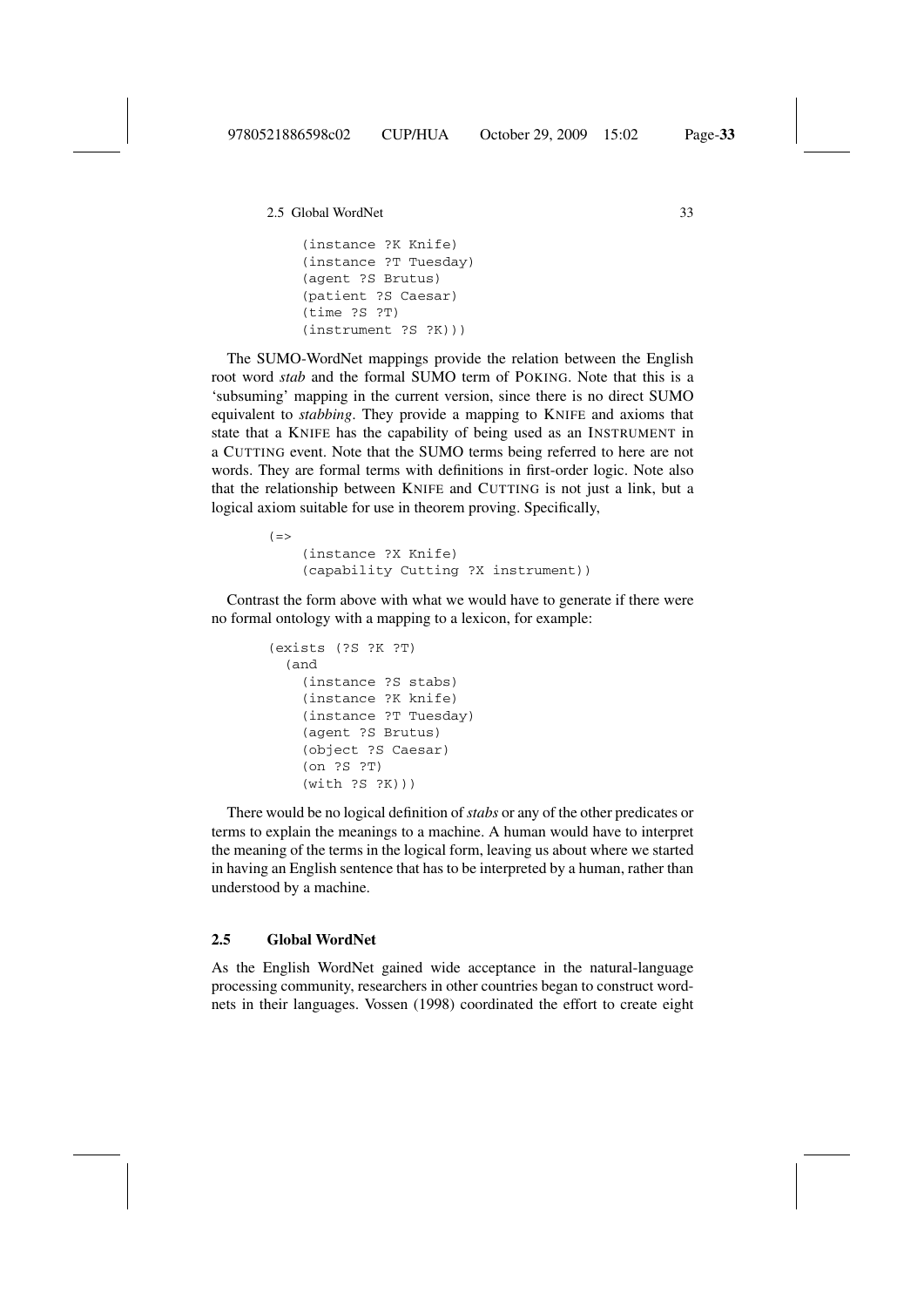European wordnets that follow a common design and are interlinked via an Interlingual Index (ILI). At the time of writing, wordnets exist in over forty languages spoken around the world (Singh, 2002; Sojka *et al.*, 2004, 2006). Besides the obvious advantage for NLP applications in a given language, interconnected wordnets hold great potential for crosslinguistic applications. Furthermore, the construction of wordnets in typologically and genetically unrelated languages sheds light both on the commonalities and the differences in the ways languages map concepts onto words. To facilitate the construction of international WordNets and to enable their mapping, Vossen (1998) conceived of the Interlingual Index, or ILI.

## *2.5.1 The Interlingual Index*

When EuroWordNet – the first international set of wordnets – was begun, it soon became clear that words and synsets could not just be translated from the English wordnet into the European languages; this became even more obvious for the more recent wordnets in Indian and Asian languages. Not only are there language-specific 'lexical gaps', seemingly accidental holes where a word in one language has no correspondence in another language, but there are differences in the ways languages structure their words and concepts. Vossen (1998) discusses the case of *spoon* in English and Dutch. Dutch has no exact equivalent for English *artefact*, which serves as a superordinate to a large class of synsets. As a result, the hierarchy where Dutch *lepel* ('spoon') is embedded is flatter than that of *spoon*.

EuroWordNet comprises three modules to which the individual languages refer. These are the Top Concept Ontology, the Domain Ontology, and the Interlingual Index (ILI). The ILI initially consisted of all English WordNet (1.5) synsets. Each international wordnet either links its synsets to the matching synsets in the ILI or adds a synset that is not yet in the ILI. The ILI thus becomes the superset of all concepts in all wordnets.

Equivalence relations between the synsets in different languages and Princeton WordNet are made explicit in the ILI. Each synset in the language-specific wordnet has at least one equivalence relation to an entry in the ILI. Thus, synsets linked to the same entry in the ILI can directly map the corresponding synsets and words, allowing for a variety of crosslinguistic applications. ILI entries are also linked to the Top Concept Ontology and the Domain Ontology. For further details and discussion see Vossen, 1998.

As pointed out earlier, lexical ontologies are limited in how they can express word meanings through relations in a graph, plus definitions in natural language. Similarly, much of the meaning of each term in the ILI is given by its name and the English definition, taken from the Princeton WordNet or newly created for a language-specific synset. The model is therefore limited to users